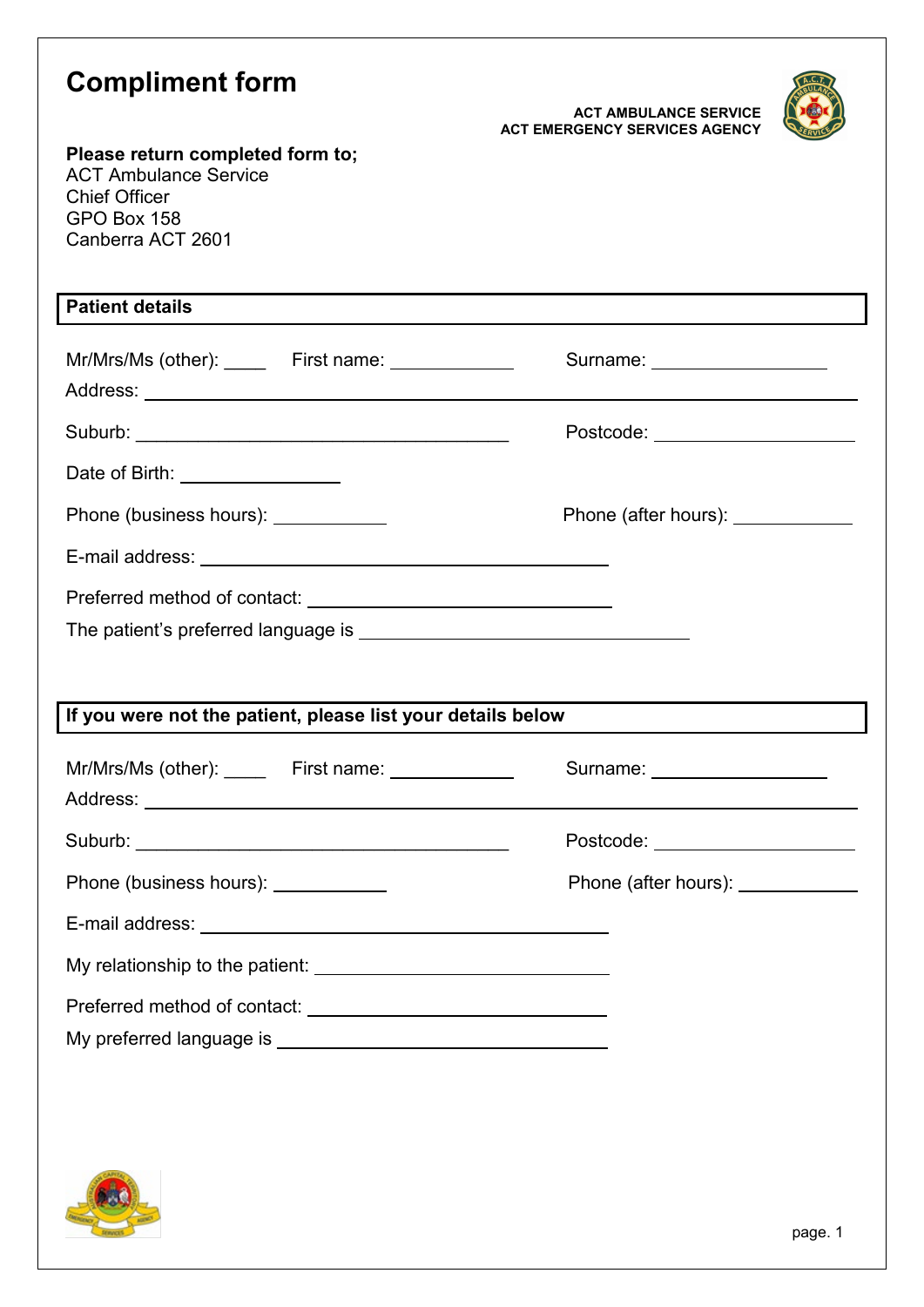| Administration<br>Response Time of<br>Ambulance<br>General level of<br>Communications<br>service<br><b>Clinical Treatment</b><br>Other<br>What was the date that your compliment relates to? ____________<br>Please provide the details of your compliment<br>• Please include information about what led up to the compliment, what happened and who<br>was involved.<br>. If there is not enough space to describe your compliment, please attach extra paper.<br>• Please attach any relevant documents. | My compliment relates to |  |  |
|-------------------------------------------------------------------------------------------------------------------------------------------------------------------------------------------------------------------------------------------------------------------------------------------------------------------------------------------------------------------------------------------------------------------------------------------------------------------------------------------------------------|--------------------------|--|--|
|                                                                                                                                                                                                                                                                                                                                                                                                                                                                                                             |                          |  |  |
|                                                                                                                                                                                                                                                                                                                                                                                                                                                                                                             |                          |  |  |
|                                                                                                                                                                                                                                                                                                                                                                                                                                                                                                             |                          |  |  |
|                                                                                                                                                                                                                                                                                                                                                                                                                                                                                                             |                          |  |  |
|                                                                                                                                                                                                                                                                                                                                                                                                                                                                                                             |                          |  |  |
|                                                                                                                                                                                                                                                                                                                                                                                                                                                                                                             |                          |  |  |
|                                                                                                                                                                                                                                                                                                                                                                                                                                                                                                             |                          |  |  |
|                                                                                                                                                                                                                                                                                                                                                                                                                                                                                                             |                          |  |  |
|                                                                                                                                                                                                                                                                                                                                                                                                                                                                                                             |                          |  |  |
|                                                                                                                                                                                                                                                                                                                                                                                                                                                                                                             |                          |  |  |
|                                                                                                                                                                                                                                                                                                                                                                                                                                                                                                             |                          |  |  |
|                                                                                                                                                                                                                                                                                                                                                                                                                                                                                                             |                          |  |  |
|                                                                                                                                                                                                                                                                                                                                                                                                                                                                                                             |                          |  |  |
|                                                                                                                                                                                                                                                                                                                                                                                                                                                                                                             |                          |  |  |
|                                                                                                                                                                                                                                                                                                                                                                                                                                                                                                             |                          |  |  |
|                                                                                                                                                                                                                                                                                                                                                                                                                                                                                                             |                          |  |  |
|                                                                                                                                                                                                                                                                                                                                                                                                                                                                                                             |                          |  |  |
|                                                                                                                                                                                                                                                                                                                                                                                                                                                                                                             |                          |  |  |
|                                                                                                                                                                                                                                                                                                                                                                                                                                                                                                             |                          |  |  |
|                                                                                                                                                                                                                                                                                                                                                                                                                                                                                                             |                          |  |  |